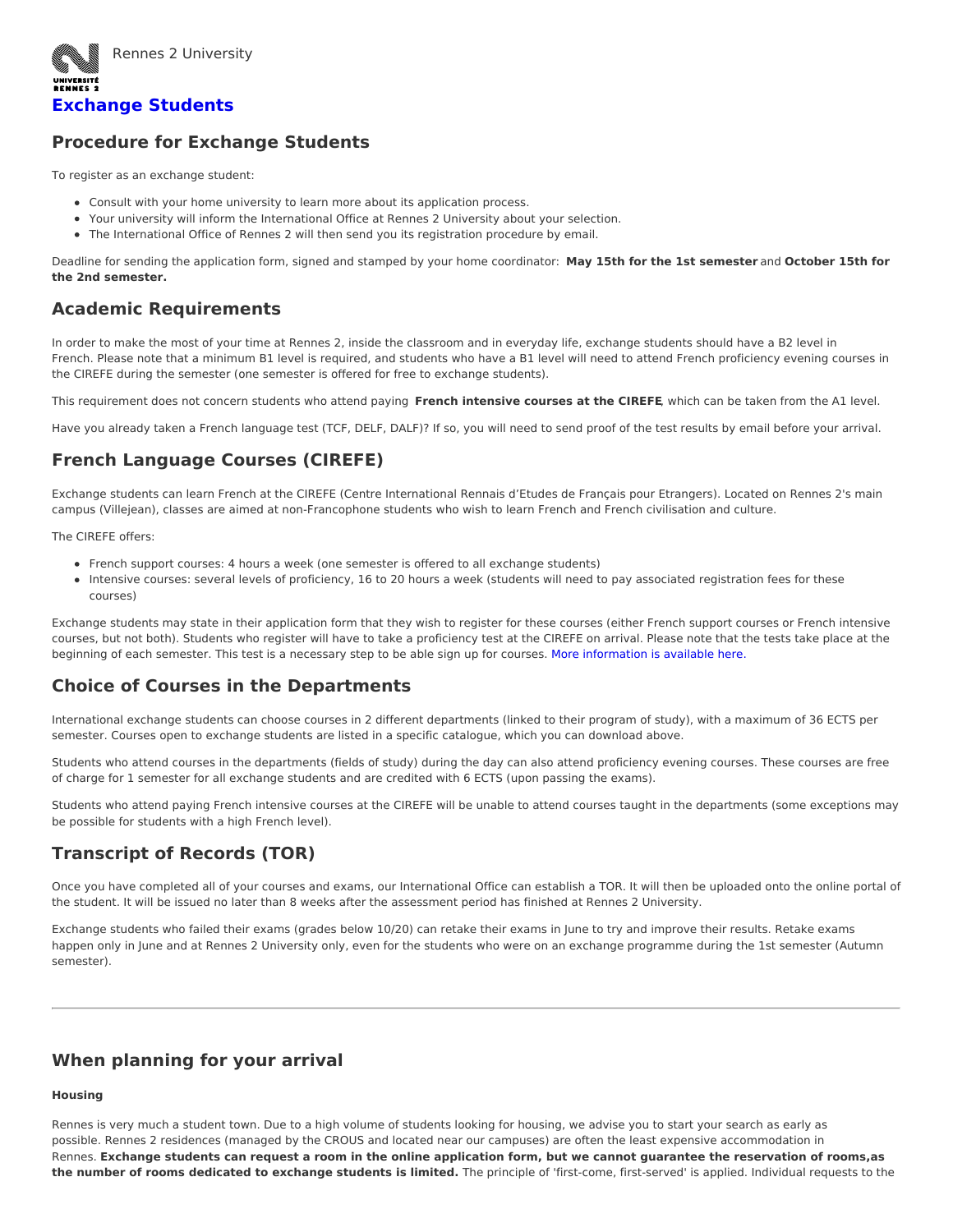CROUS residency will not be processed.**You can find more information and resources on finding [accommodation](https://international.univ-rennes2.fr/index.php/campus-life/university-housing) here.**

#### **Other resources that can help to plan your arrival**

Find a list of diverse resources that can help you to prepare your upcoming time at Rennes 2. Find the university calendar, list of events, information on health [services](https://international.univ-rennes2.fr/campus-life/health-safety), [insurance](https://international.univ-rennes2.fr/about/your-arrival-rennes-2) and opening a bank account here.

New: Take a virtual tour of the [Villejean](https://learnalign-france.h5p.com/content/1291475688281869777) Campus

#### Accessing our University

## **A Choice of Transportation at Your Fingertips**

Rennes is also just an hour flight from Paris, and the city's airport offers several flights to other major French and European cities each day. The Ouigo now also offers a low-cost daily bus service that runs from the French capital to Rennes.

Before you arrive, take a virtual tour of our main Villejean [Campus!](https://learnalign-france.h5p.com/content/1291475688281869777)

### **Trains**

If you're looking to get to Rennes from Paris, the most convenient option is to take the high-speed train. You can arrive in downtown Rennes from the center of Paris in just 90 minutes! On average, there 41 different trains that run between Rennes and Paris each day. Book your train ticket at the [OuiSNCF](https://en.oui.sncf/en/) website. Once at the train station, you can access the metro line 'a' that stops directly in front of Rennes 2 University (Villejean-Université station) in less than 10 minutes.

### **Planes**

Rennes' airport benefits from several direct flights from European destinations each day. Paris, London, Dublin, Barcelona and many more cities are accessible with 1-2 hour flights. Find a flight that suits your needs at the Airport [website](https://www.rennes.aeroport.fr/en). Renne's airport is located in a neighboring town called St. Jacques la Lande. The bus line 57 runs from the airport to the city centre (Republique station) in just 20 minutes, with a bus available every 20 minutes every weekday as well as Saturdays. From Republique, the metro line 'a' is the quickest way to reach the main campus (Villejean-Université station).

#### **Bus**

The OuiBUS makes the Paris - Rennes trip in just over 4 hours with prices starting at just under 10 €. Free wifi is available. Book tickets [here](https://en.oui.sncf/en/).

### **Car**

If you are driving from Paris, Rennes is easily reached by car. It's about 3.5-hour drive from Paris via the toll roads A11 and A81. The journey is about 350 km.

Contact The International Office at Rennes 2 [+33](tel:%252B33299141092) 2 99 14 10 92 sri-incoming [at] univ-rennes2.fr À voir aussi The [International](https://international.univ-rennes2.fr/about/international-offer) Office